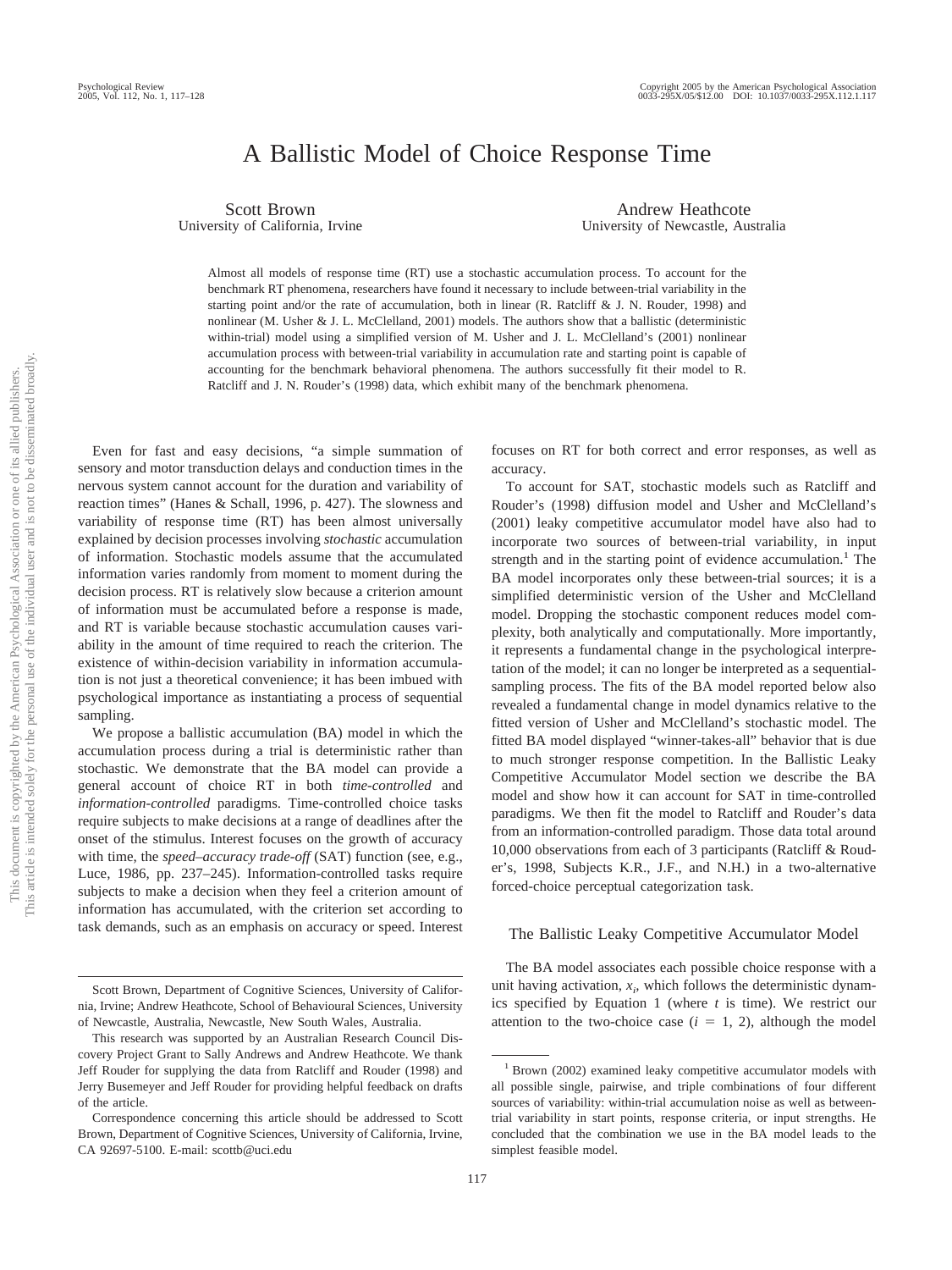naturally extends to any number of choices, and the analytic results are equally simple for any number of choices:

$$
\frac{dx_i}{dt} = I_i - k_i x_i + \alpha_i f(x_i) - \beta_i \sum_{j \neq i} f(x_j).
$$
 (1)

A response is triggered as soon as the activation of either unit reaches or exceeds a response criterion (*C*), which we assume to be the same for both units. The response made is determined by whichever unit reaches that criterion first, and the latency of the response is the sum of the time taken to reach the criterion and a constant time used to represent the duration of nondecision processes  $(t_0)$ . In principle, nondecision time might have a random component (cf. Ratcliff & Tuerlinckx, 2002), but the extra complexity entailed was not necessary to achieve the fits reported here. Illustrative examples of the accumulation trajectories for the BA model are shown in the right-hand panel of Figure 1: They are smooth, deterministic functions, as opposed to the noisy stochastic trajectories of Usher and McClelland's (2001) model, shown in the left-hand panel of Figure 1.

Following most other models of choice RT, we made the simplifying assumption that the input to each unit followed a step function, increasing from zero to a positive value,  $I_i$ , simultaneously for each unit (see also Smith, Ratcliff, & Wolfgang, 2003).  $I_i$  varies randomly and independently from unit to unit and from trial to trial because of additive Gaussian noise:  $N(0, \sigma_1)$ . The

expected value of the total input,  $I_s = I_1 + I_2$ , is a constant, with decision difficulty manipulated by varying the input difference,  $I<sub>d</sub> = I<sub>1</sub> - I<sub>2</sub>$ . The starting point of the accumulation process is also assumed to vary randomly and independently from unit to unit and from trial to trial according to a uniform distribution on  $[x_0 - \Delta x_0,$  $x_0 + \Delta x_0$ ]. Our assumptions about input and starting point variability are identical to Ratcliff and Rouder's (1998; see also Ratcliff & Tuerlinckx, 2002; Usher & McClelland, 2001). Note that when activation is small, Equation 1 is approximately linear, with solution  $x_i(t) = x_i(0) + I_i t$  corresponding to the deterministic dynamics of the diffusion model.

The parameters  $\alpha_i$ ,  $\beta_i$ , and  $k_i$  in Equation 1 are nonnegative rates of self-excitation, competition (i.e., inhibition of other units), and passive leakage, respectively. Their subscripts allow for possibly different values on different response units, but we make the simplifying assumption that these parameters are equal across units. The transfer function, *f,* has been used to enforce neurologically plausible constraints on the system. For example, using a linear threshold transfer function  $f(x) = \max\{0, x\}$  ensures that only units with positive activation transmit inhibition and selfexcitation (cf. Usher & McClelland, 2001). Although the linear threshold transfer function is neurally plausible, it complicates the dynamics of the model, introducing three different modes depending on whether activations for both units are negative or positive or have different signs (see Heathcote, 2003). A reviewer commented



*Figure 1.* Sample paths from Usher and McClelland's (2001) model (left panel) and from the ballistic accumulation model (right panel). The abscissa represents accumulation time, and the ordinate represents activation.  $RT$  = response time; msec = milliseconds.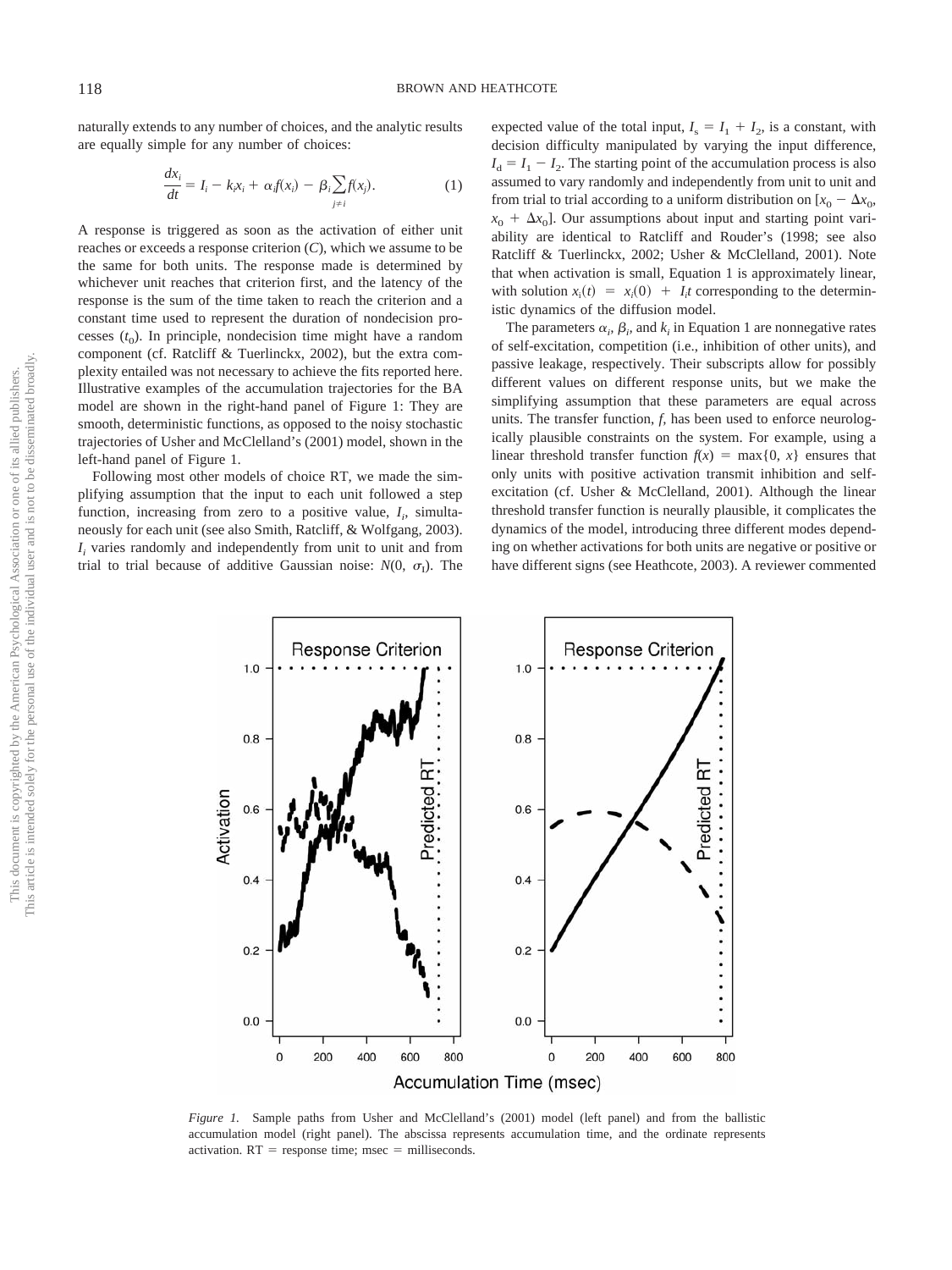that this extra complexity may make our model overly flexible, hence we report results only for the simpler model with  $f(x) = x$ . This version both is analytically simple and allows us to drop the self-excitation parameter  $(\alpha)$ , as its effects are indistinguishable from leakage (*k*). Although not reported here, we have extensively examined the behavior of the model with  $f(x) = \max\{0, x\}$  and found it to be very similar to the simplified model.<sup>2</sup>

When  $f(x) \equiv x$ , Equation 1 can be solved by elementary matrix algebra, for any number of units (i.e., response alternatives). For two units the solution is as follows (with  $x_s = x_1 + x_2$ ,  $x_d = x_1$  $x_2$ ,  $I_s = I_1 + I_2$ , and  $I_d = I_1 - I_2$ :

$$
x_1(t) = \left(\frac{I_s}{2S} + \frac{I_d}{2D}\right) + \left(x_1(0) - \frac{I_s}{2S}\right)e^{-St} - \frac{I_d}{2D}e^{-Dt}, \quad D \neq 0;
$$
\n(2)

$$
x_1(t) = \frac{x_d(0)}{2} + \frac{I_d t}{2} + \frac{I_s}{2S} + \left(\frac{x_s(0)}{2} - \frac{I_s}{2S}\right)e^{-St}, \quad D = 0.
$$

The solutions for  $x_2$  are identical, except  $I_d$  is replaced by  $-I_d$ ,  $x_1$ by  $x_2$ , and  $x_d$  by  $-x_d$ .

The terms  $S = k + \beta$  and  $D = k - \beta$  are the total leakage for the sum and difference of activations, respectively; these terms govern the BA model's dynamics. We assume that *S* is positive, so the sum of the units' activations converges to a fixed value  $(I_s/S)$ . When *D* is positive, the difference between the units' activations also converges to a constant value. When *D* is negative, the difference diverges infinitely, so that a response occurs even for very weak input differences. Like the stochastic component in Usher and McClelland's (2001) model, divergent difference dynamics ensure that a response is made even when the input difference is very small. When *D* is zero, the activation difference diverges linearly, as is the case for the deterministic dynamics of the diffusion model. In general, Equation 2 cannot be solved explicitly for *t,* but it can be solved implicitly for the decision time  $(i.e.,  $x_i(t) = C$ ) using standard root-finding techniques. We used$ these methods, coupled with numerical integration, to calculate model predictions for the fits reported below. We validated our solutions using Runge–Kutta direct numerical integration on Equation 1 (see Gard, 1988, p. 206).

## *SAT*

Stochastic models account for the SAT because increased accumulation time allows the effects of within-trial variability in information accumulation to be integrated out. Linear accumulation models such as the diffusion model, with only within-trial variability in evidence accumulation, predict perfect asymptotic accuracy for all decisions. However, less-than-perfect accuracy is usually observed in practice, even with unlimited decision time.

At least two suggestions have been made to allow stochastic models to account for less-than-perfect asymptotic accuracy. Usher and McClelland (2001) proposed that accumulation is "leaky," resulting in the loss of information during accumulation, and hence accuracy is imperfect (although asymptotic accuracy in information-controlled paradigms can still be infinite—see Busemeyer & Townsend, 1992). Ratcliff (1978) added between-trial variability in the input to the diffusion model, thus predicting imperfect asymptotic accuracy, as errors due to input variations are unaffected by accumulation time.

The BA model produces a SAT because extra integration time allows the input to overcome noise in the starting points. To illustrate, consider the example BA model accumulation trajectories in the right-hand panel of Figure 1. The unit with a smaller input (dashed line) started with larger activation, but with extra integration time, it was overtaken by the unit with a larger input. If the response criterion (horizontal line) were set very low, around 0.6, the model would make the wrong response, because the accumulator corresponding to the wrong response begins with a slight advantage and would reach a low response criterion first. Raising the response criterion (to the value shown) allows sufficient integration time for the accumulator corresponding to the correct response to overcome its initial disadvantage. A consequence of Equation 2 is that extending integration time indefinitely allows all effects of start-point variability to be removed. However, even then, asymptotic accuracy in the BA model is still imperfect because of variability in input strength.

Typically, the SAT function, with accuracy measured by  $d'$ , is well approximated by a shifted exponential function of decision time in time-controlled tasks. McElree and Dosher (1989) found that in recognition memory, the shifted exponential function consistently gave a better fit to empirical SAT functions than the SAT function predicted by the diffusion model. Usher and McClelland (2001) also found that their model gave a better fit to perceptualchoice SAT functions than the diffusion model. However, Ratcliff (1988) showed that the diffusion model provides a better fit when some responses in the time-controlled paradigm are based on information-controlled decisions. In any case, the shifted exponential provides a good approximation to empirical SAT functions.

The SAT function for the BA model can be derived by first considering start-point variability alone. Let  $U_{\text{rx, } \Delta 1}$  represent the cumulative density function for the uniform distribution on  $[x - \Delta,$  $x + \Delta$ ; that is,

$$
U_{[x,\Delta]}(z) = \begin{cases} 0 & z < x - \Delta \\ (z - x + \Delta) & x - \Delta \le z \le x + \Delta \\ \frac{1}{2\Delta} & z > x + \Delta \end{cases}
$$

.

Then for a fixed input difference  $I_D$ ,

$$
P(x_1(t) > x_2(t)) = U_{[x_0, \Delta x_0]}(-I_D(1 - e^{-Dt})/D), \quad D \neq 0;
$$
  

$$
P(x_1(t) > x_2(t)) = U_{[x_0, \Delta x_0]}(I_D t), \quad D = 0.
$$

Given that input noise is independent across units,  $I_D$  is distributed  $N(0, \sqrt{2} \sigma_I)$ . We can then find the SAT function by integrating over the distribution of  $I_D$  and transforming from probability to  $d'$ , using the standard normal density function  $(\phi)$  and cumulative function  $(\Phi)$ :

<sup>2</sup> Brown (2002) and Heathcote and Brown (2000, 2002) considered a similar model in which the self-excitation parameter is kept separate from leakage, and they used the parameter to explain the effects of practice on RT (Heathcote, Brown, & Mewhort, 2000).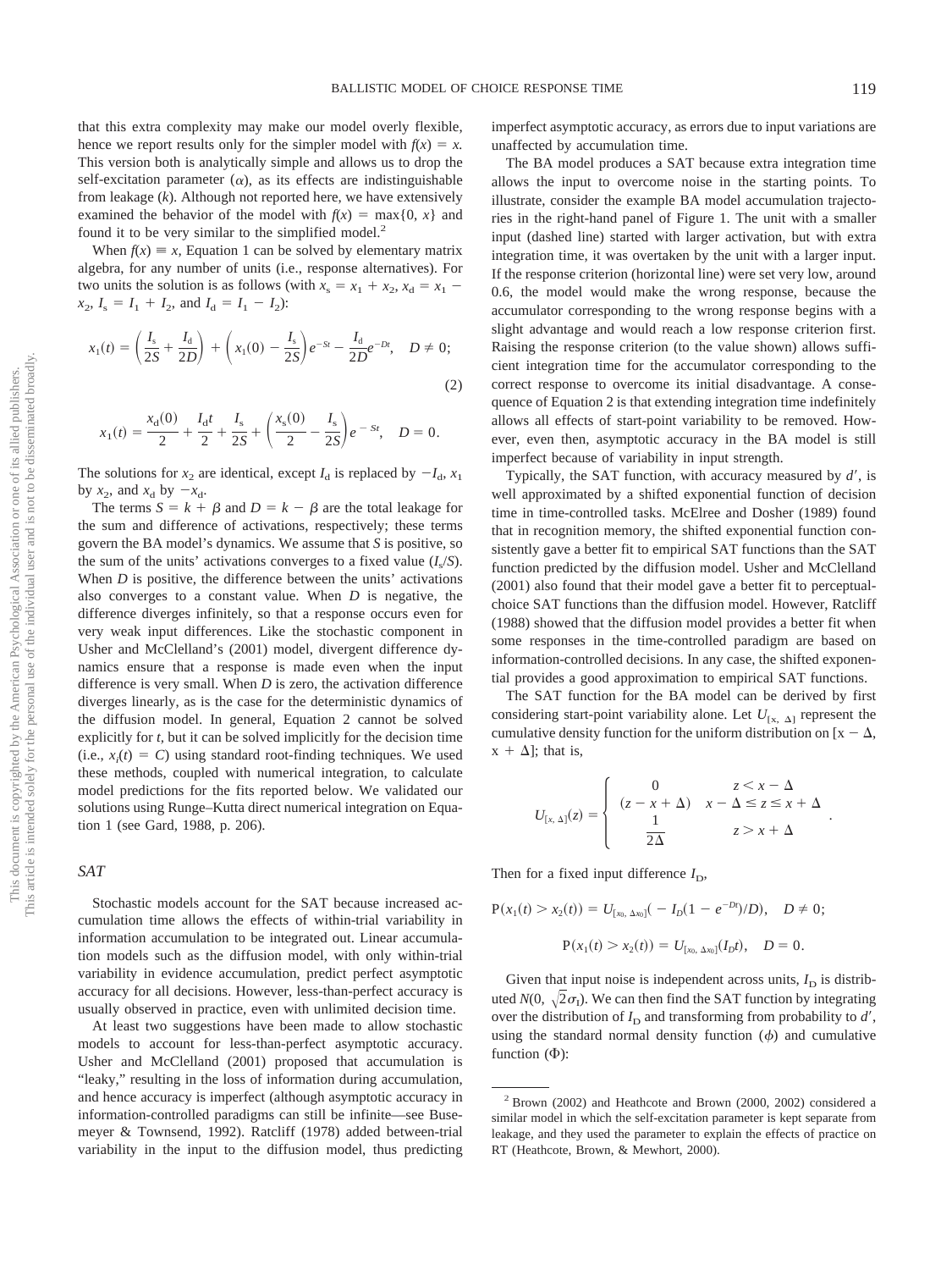$$
d' = 2\Phi^{-1}\left(\int_{\Re} U_{[x_0, \Delta x_0]}\left(-\frac{y}{D}(1-e^{Dt})\right)\phi\left(\frac{y-I_D}{\sqrt{2}\sigma_I}\right)dy\right),
$$
  

$$
D \neq 0; \quad (3)
$$

$$
d' = 2\Phi^{-1}\left(\int_{\Re} U_{[x_0, \Delta x_0]}(y t)\phi\left(\frac{y - I_D}{\sqrt{2}\sigma_I}\right) dy\right), \qquad D = 0.
$$

The symbols in Figure 2 illustrate representative SAT functions for the BA model. As required,  $d'$  increases gradually with time and approaches a finite asymptote. The solid lines in Figure 2 represent best fitting shifted exponential functions,  $d' = A(1$  $e^{Bt}$ ), estimated using least-squares nonlinear regression. Note that the BA model's SAT functions are very closely approximated by shifted exponential functions ( $R^2$  values were .986, .990, and .996 for subjects K.R., J.F., and N.H., respectively). The parameters used to generate BA model predictions in Figure 2 were taken from the fits to Ratcliff and Rouder's (1998) data from an information-controlled paradigm, reported below, demonstrating that the BA model can fit both time- and information-controlled data simultaneously. We also found that approximately shifted exponential SAT functions hold for a wide range of parameter values when  $D \le 0$ , and Brown (2002) reported similar findings when  $D > 0$ .

# *Fast and Slow Errors*

The addition of variability in input strengths fixes another problem for the diffusion model with only Gaussian accumulation noise: It predicts equal correct and error RT distributions. Equal correct and error RTs are occasionally observed, but typically, when response accuracy is emphasized and the decision to be made is relatively difficult, error RTs are longer than correct RTs, a phenomenon we will call *slow errors.* The addition of betweentrial variability in input strengths allows the diffusion model to produce slow errors (Ratcliff, 1978). In contrast, Usher and Mc-Clelland's (2001) model, with only within-trial variability in information accumulation, can produce equal correct and error RTs or slow errors, depending on the levels of lateral inhibition and leakage.

When simple decisions are required and response speed is emphasized, error RTs are typically faster than correct RTs: what we will call *fast errors* (e.g., Ratcliff, Van Zandt, & McKoon, 1999; see Luce, 1986, p. 233 for a review). Fast errors require a third source of variability to be incorporated into the diffusion model: between-trial variability in either the criterion or start point (these changes are isomorphic when integration is linear, as in the diffusion). Start-point variability was originally suggested by Laming (1968; see also Rouder, 1996) as being caused by prestimulus accumulation. Usher and McClelland (2001) also incorporated



*Figure 2.* Symbols represent 21 values of the ballistic accumulation model speed–accuracy trade-off functions (*d'* vs. accumulation time), using parameters estimated from Ratcliff and Rouder's (1998) 3 subjects (K.R., N.H., and J.F.) in their Experiment 1. Lines show best fitting shifted exponential functions. msec = milliseconds.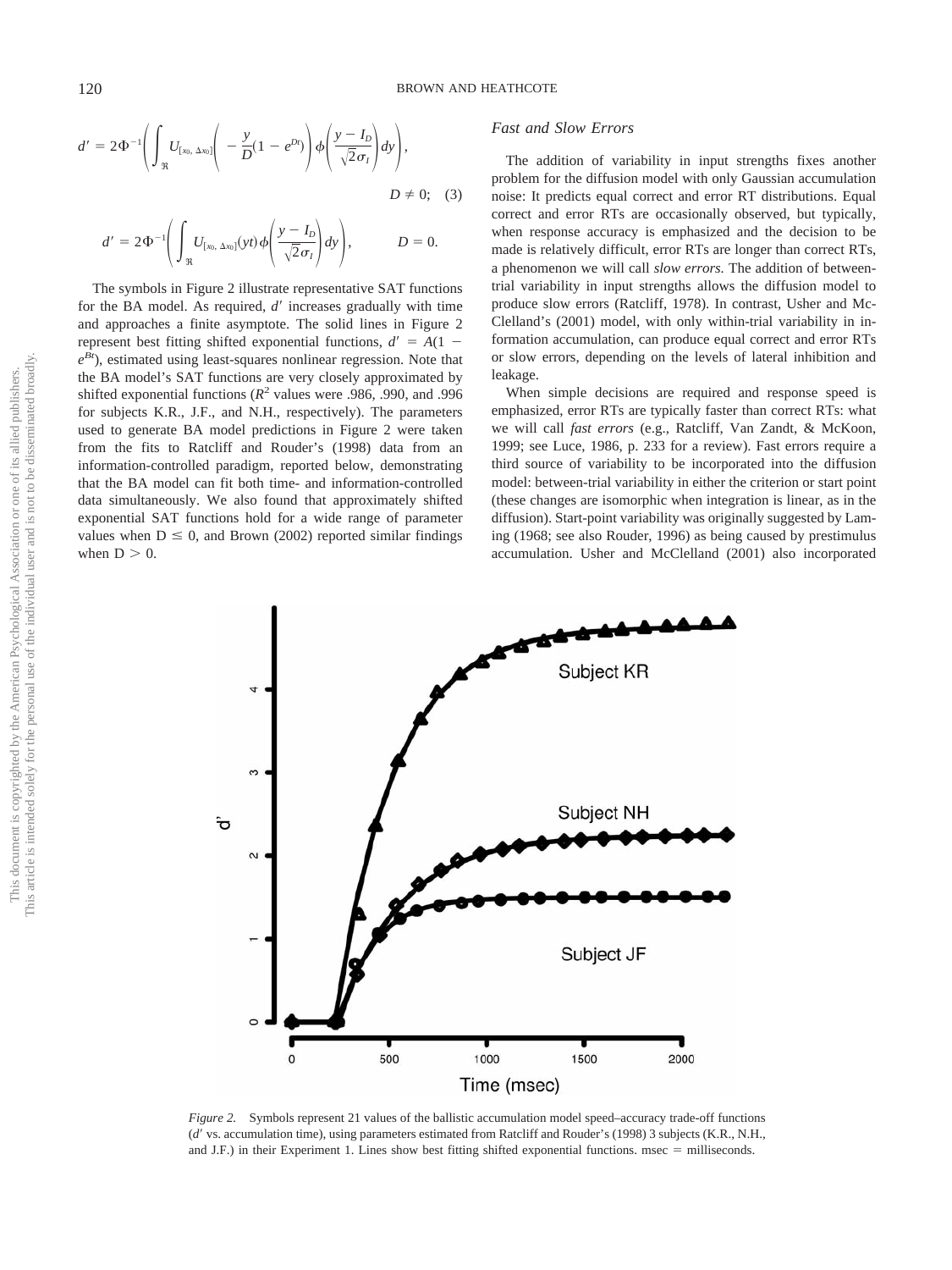between-trial start-point variability into their model to account for fast errors, although they did not fit this version of their model to data from an information-controlled task, as only slow errors were observed in their data.

A pattern that has proven particularly diagnostic for selecting models of choice RT (e.g., Van Zandt, Colonious, & Proctor, 2000; Ratcliff & Smith, 2004) is a *crossover* effect, in which faster and slower error RTs are observed in easy and hard stimulus discrimination conditions, respectively, even when these conditions are randomly intermixed within experimental blocks. Hence, general-choice RT models must be able to accommodate crossovers by changing only stimulus-related parameters.

Figure 3 illustrates the crossover pattern in Ratcliff and Rouder's (1998) data using quantile-probability functions. The crossover pattern is most evident in the speed-emphasis data from subjects K.R. and J.F. Quantile-probability functions generalize latency probability functions (Audley & Pike, 1965) by plotting quantiles of RT distributions as a function of the probability of a response (see Ratcliff, 2002, for more details). Points on the left of

the graph represent the lower probability (error) responses, and complementary points on the right of the graph represent the higher probability (correct) responses from the same experimental conditions. The five connected lines in each plot represent equally spaced quantiles below which 1/6, 1/3, 1/2 (the median), 2/3, and 5/6 of the RT distribution lies. The reader may notice some differences between the observed data in Figure 3 and the analogous plots in Ratcliff and Rouder (their Figure 5). These differences are due to small methodological changes: Ratcliff and Rouder plotted the mean for each condition, whereas we plotted five quantiles; we did not plot statistics for conditions with fewer than six observations (one per quantile bin); and we grouped the 33 conditions a little more finely than Ratcliff and Rouder. These differences are small and affect only display (not model estimation). Interestingly, these methodological differences do appear to lessen the extent of the fast errors evident in the extremely low-*N* conditions of Ratcliff and Rouder's graphs.

To fit data of the type illustrated in Figure 3, the diffusion model requires between-trial variability in both start points and input

 $0.0$  $0.2$  $0.8\,$  $0.8$  $1.0$  $0.4$  0.6  $1.0$  $0.0$  $0.2$  $0.4$  $0.6$ *Figure 3.* Quantitative probability plots from Ratcliff and Rouder's (1998) Experiment 1. Dotted lines show observed response time (RT; *y*-axis) distribution quantiles in milliseconds, with numbers 1–5 representing the quantiles 1/6, 1/3, 1/2, 2/3, and 5/6, respectively, plotted against response probability (*x*-axis). Ballistic accumulation model fits are shown as solid lines. Points on the right of the plots represent both very common "dark" responses (e.g., to black stimuli) and very common "bright" responses (e.g., to white stimuli). Both data and theoretical predictions are grouped over neighboring *p* values, as in Ratcliff and Rouder. Thus, the expected RT quantiles are not smooth, as they include different numbers of bright and dark responses, which are not exactly equivalent. Quantile estimates for data conditions with fewer than six observations were omitted.

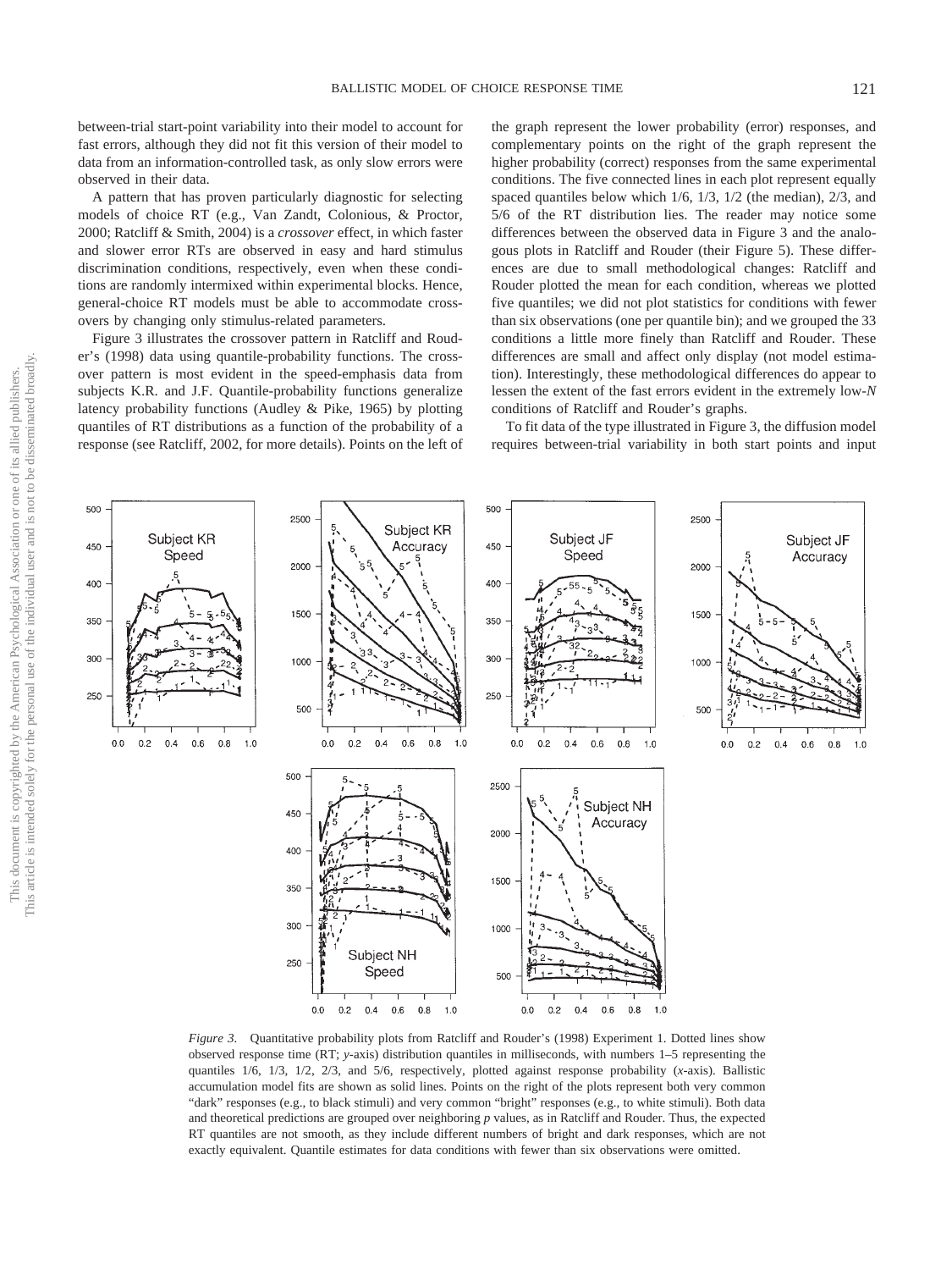strengths, in addition to the within-trial variability in information accumulation. Ratcliff and Rouder (1998) showed that with these extensions the diffusion model could fit the crossover pattern in their data by changing only the mean input, as required. In the Fits to Information-Controlled Data section we show that the BA model can also fit these data patterns without requiring within-trial variability. Brown (2002) reported an extensive set of simulations showing that the BA model can qualitatively accommodate all of the observed relationships between error and correct RT.

### Fits to Information-Controlled Data

We fit the BA model to Ratcliff and Rouder's (1998) Experiment 1 data. These data were chosen because they contain data patterns that have proven challenging for choice RT models. A speed versus accuracy emphasis manipulation provided a further test of SAT in the BA model, with the trade-off determined by task demand rather than response deadlines. In Ratcliff and Rouder's experiment, three subjects (K.R., J.F., and N.H.) each provided 7,890 usable RTs over 10 sessions of a brightness discrimination task. The task stimulus was a patch of gray in the center of a gray display. The center patch had 1 of 33 levels of brightness, from all black pixels to all white pixels, resulting in conditions of widely different difficulty. The subjects' task was to judge the patch as bright or dark, and feedback was given on the basis of whether the observed brightness level was the result of a sample from (unobserved) overlapping bright and dark distributions over the 33 levels. Different difficulty conditions (brightness levels) were randomly intermixed within blocks. On different blocks, subjects were instructed to emphasize either speed or accuracy in their responses. We used no censoring other than that specified in the raw output from Ratcliff and Rouder's experimental software, and we aggregated the 33 stimulus conditions into 13 groups for the purpose of display only. Further details of the experimental methods and preliminary data censoring can be found in Ratcliff and Rouder (1998, pp. 349 –350).

Fits were obtained using quantile maximum probability estimation (Heathcote & Brown, in press; Heathcote, Brown, & Mewhort, 2002) with the quantiles illustrated in Figure 3. Many experimental conditions were empty of data (e.g., K.R. never responded "white" to a completely black stimulus in an accuracyemphasis block). These conditions were handled naturally by quantile maximum probability estimation and so were not removed or grouped with other conditions. For numerical integration over input and start-point variability, we used the adaptive Rhomberg technique (Press, Flannery, Teukolsky, & Vetterling, 1986). We cross-checked final model evaluations using Monte Carlo integration over both sources of variability, with 1,000,000 replicates for each of the 66 within-subject conditions.

The estimated values of the BA model parameters are shown in Table 1. The estimate of input noise is relatively small, in keeping with the physically identical stimuli in each condition. Task difficulty conditions were modeled by varying only the input difference,  $I_{d}$ , as was the case for Ratcliff and Rouder's (1998) fits of the diffusion model, with the expected input sum kept constant at  $I<sub>s</sub>$  = .0035 for all subjects and all conditions. Ratcliff and Rouder found that input estimates for their diffusion fits were an approximately linear function of the probability that any given stimulus was drawn from the bright distribution (see their Figure 6). We found

#### Table 1

*Parameter Estimates for the Ballistic Accumulation Model Fits to Ratcliff and Rouder's (1998, Experiment 1) Data*

| Parameter                      | Subject |         |         |
|--------------------------------|---------|---------|---------|
|                                | K.R.    | J.F.    | N.H.    |
| Constant across all conditions |         |         |         |
| $t_{0}\ (\mathrm{ms})$         | 220     | 240     | 231     |
| β                              | .0018   | .0040   | .0013   |
| $\sigma_{I}$                   | 0.0008  | 0.0015  | 0.00074 |
| $\Delta_{x0}$                  | 0.25    | 0.35    | 0.24    |
| Speed emphasis                 |         |         |         |
| C                              | 0.17    | 0.07    | 0.25    |
| $x_0$                          | $-0.10$ | $-0.30$ | $-0.09$ |
| Accuracy emphasis              |         |         |         |
| C                              | 0.98    | 1.13    | 0.80    |
| $x_0$                          | 0.65    | 0.50    | 0.37    |

*Note.* Parameters are nondecision time  $(t_0)$ , competition  $(\beta)$ , the trial-totrial standard deviation in inputs  $(\sigma_I)$ , the half-width of rectangular startpoint noise  $(\Delta x_0)$ , the response criterion (*C*), and mean activation starting point  $(x_0)$ . We used a constant expected input sum ( $I_s = 0.0035$ ) and rate of passive leakage  $(k = 0.0014)$ .

that estimates of the input to the BA model behaved similarly, as illustrated in Figure  $4.3$  Hence, in agreement with the diffusion model, the BA model indicates that the subjects based their decisions on approximate probability matching.

We kept the value of the leakage parameter constant at  $k =$ .0014 across all subjects and all conditions. Apart from input strength values (which serve to parameterize the quantile probability lines), the fits reported here allowed a total of eight parameters to vary for each subject: four structural parameters (lateral inhibition strength, nondecision component time, and variability in start points and in input strengths) plus two location parameters (accumulation start point and response criterion) each for speed and accuracy emphasis blocks. Eight parameters is slightly more than in the fits of the diffusion model (six freely estimated parameters) but smaller than that for Usher and McClelland's (2001) accumulator model (which requires a parameter for stochastic variability).

Figure 5 shows that the BA model provides an excellent fit to response probability data using the same set of inputs for both speed and accuracy conditions. Figure 3 shows the fits of the BA model to the RT data. RT distribution expands and the leading edge increases slightly as response probability decreases in the accuracy condition. In the speed condition, RT distribution spreads most for middle probability values, and the leading edge is relatively invariant. The BA model captures these trends in all cases (cf. Ratcliff, Thapar, & McKoon, 2003, Figures 4 and 5, for similar findings). A reviewer requested that we use a chi-square statistic to globally quantify model fit, which yielded the following: K.R.

<sup>3</sup> Note that Ratcliff and Rouder's (1998) Figure 6 has six lines, as in their initial set of fits they allowed different input values for speed and accuracy conditions. They then constrained the input values to be equal for both speed and accuracy in order to demonstrate selective influence. Our Figure 4 only has three lines, as we used the same input values for both speed and accuracy conditions in all fits, in line with the selective influence constraint.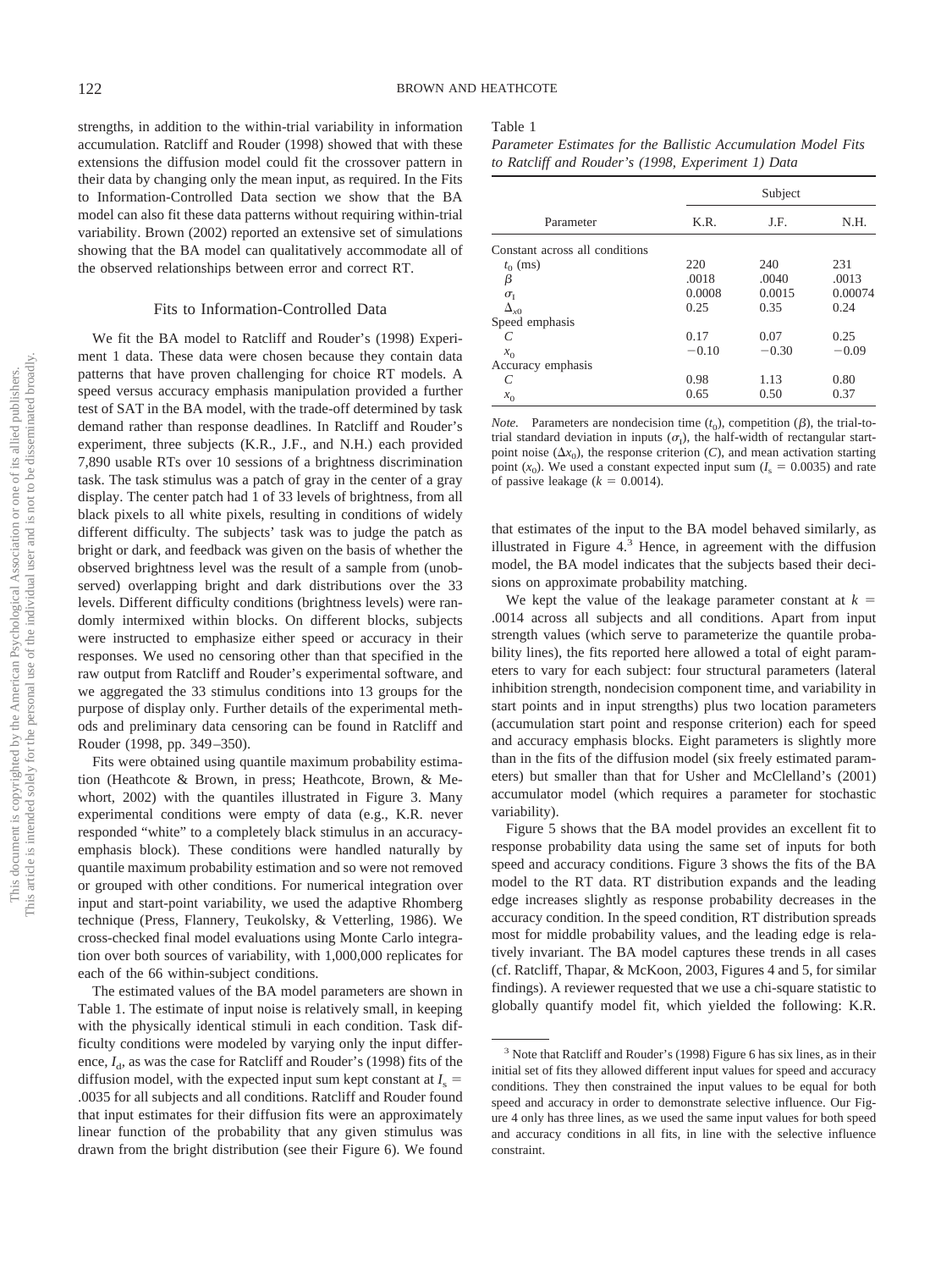

*Figure 4.* The thick line represents the probability that a stimulus from a given brightness condition was drawn from the "high" distribution. Data points represent the best linear fit of the estimated ballistic accumulation model input values (*I*) from each subject to those probabilities (estimated linear transformations were J.F.  $p =$ .069 + 212*I*, K.R.  $p = .015 + 252$ *I*, and N.H.  $p = -.025 + 276$ *I*).

 $\chi^2$ (513, *N* = 7,742) = 1,180; J.F.  $\chi^2$ (546, *N* = 7,848) = 1,778; and N.H.  $\chi^2$ (491, *N* = 7,843) = 980. Although these values ranged from 1.8 to 2.9 times the .05 significance level, it is important to note that the chi-square test is biased to reject a model when bins are not equiprobable (Rayner, 1985) or expected frequencies are small (Kijewski, Swensson, & Judy, 1989). We aggregated neighboring bin on the basis of quantiles to maintain a minimum expected frequency of just one observation (cf. Ratcliff & Murdock, 1976), but bin frequencies still varied by almost two orders of magnitude, and more than 20% of bins had an expected frequency of less than five. Aggregation and the use of quantile boundaries also violate the chi-square test's assumption of data independent boundaries, but given the widely varying ranges of RT data in speed and accuracy conditions, fixed boundaries were not viable. Although Ratcliff and Rouder (1998) did not report chi-square values for their fits, Ratcliff (2002) reported chi-square values (see his Table 1) for fits of the diffusion model to data from 3 subjects in a very similar paradigm, but using only six brightness levels. Diffusion model chi-square values ranged from 1.8 to 6.0 times the .05 significance level. Hence, the fits of the BA model are comparable to or better than the fits of the diffusion model.

Figure 3 allows the reader to estimate the gross shape of the observed and expected RT distributions by inferring from quantile values. A more accessible illustration of the BA model's account of RT distribution is shown in Figure 6, which plots 12 data histograms and the corresponding model predictions. These histograms represent 3 subjects (rows) always using data from Brightness Level 13 in the speed-emphasis blocks (two leftmost columns) and Brightness Level 16 in the accuracy condition (two rightmost columns). The histograms also show both correct responses and model fits (first and third columns) and error responses and model fits (second and fourth columns). It is clear that the BA model successfully models these distributions, even in the absence of within-trial variability. For comparison, analogous histograms for the diffusion model are shown in Ratcliff and Rouder (1998, Figure 3), although they do not show any histograms for fits to error data.

Only two parameters were allowed to vary between speed and accuracy conditions, the response criterion (*C*) and the mean starting point  $(x_0)$ . This shows that the BA model passes a test of selective influence. That is, an experimental manipulation designed to influence only subjects' response caution was successfully modeled by changes only in parameters that could feasibly represent subjects' caution. Note that changing both response criterion and starting point in the BA model is analogous to Ratcliff and Rouder's (1998) approach, which allowed the response criterion to change and assumed that the start point changed as a function of the response criterion. We found that independent adjustment of both start points and response criteria was necessary to fit Ratcliff and Rouder's data. Hence, the reduced complexity in the BA model inherent in assuming ballistic rather than stochastic accumulation comes at the cost of increased complexity in the BA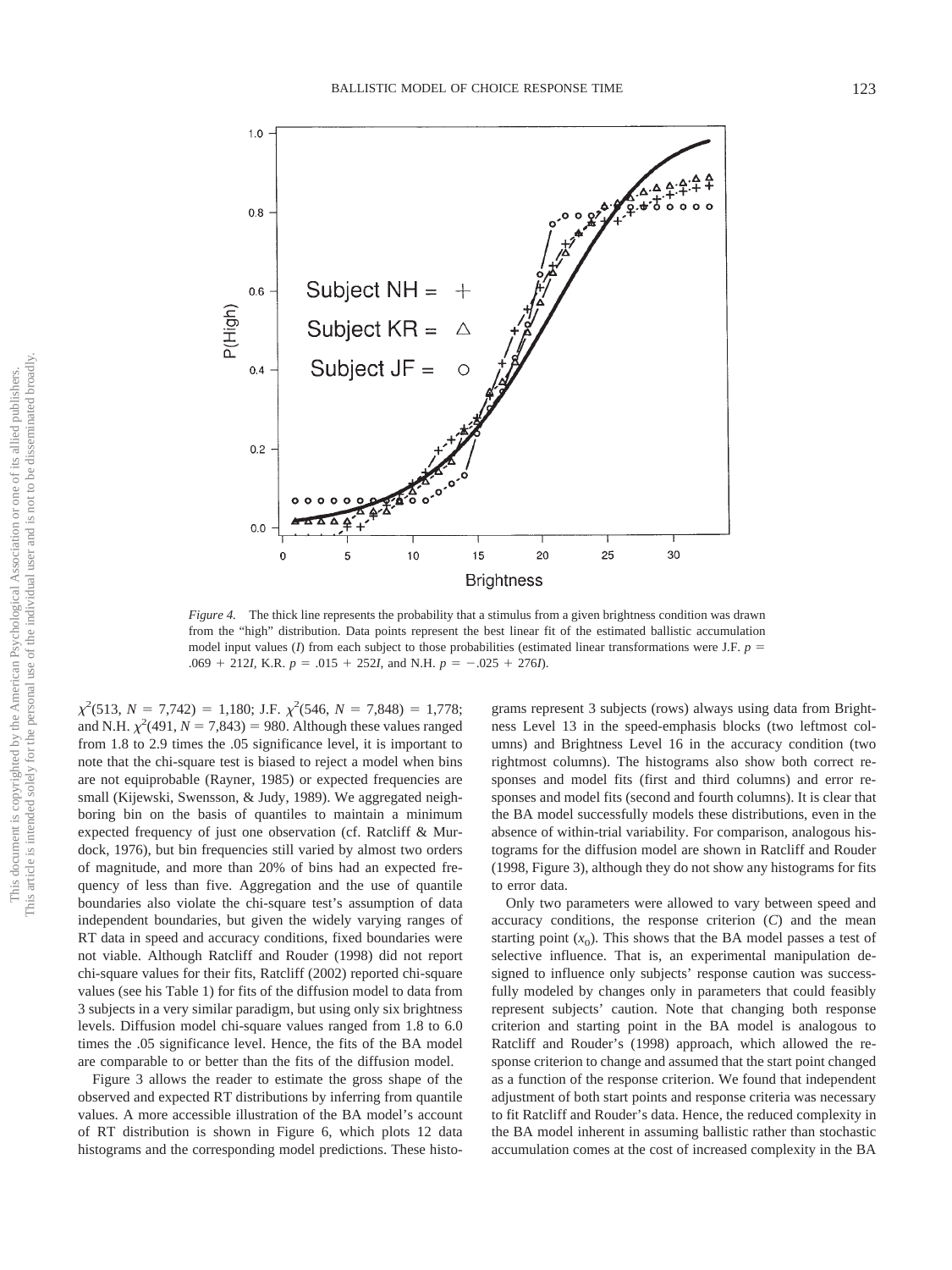

*Figure 5.* Ratcliff and Rouder's (1998) Experiment 1 observed probabilities for "dark" responses plotted against response probabilities predicted by the ballistic accumulation model. The solid  $y = x$  line shows a perfect fit; error bars are based on binomial approximations. Graphs on the left are for speed-emphasis blocks; those on the right are for accuracy-emphasis blocks.

model's account of information-controlled speed accuracy trade-off.

The BA model parameter estimates from data in the speed condition reveal that subjects adopted a simple and consistent strategy: The mean starting point was lowered below the baseline value (zero), and the response criterion was lowered to just above the upper boundary of the starting point distribution. The lower mean starting point and criterion produce faster accumulation, as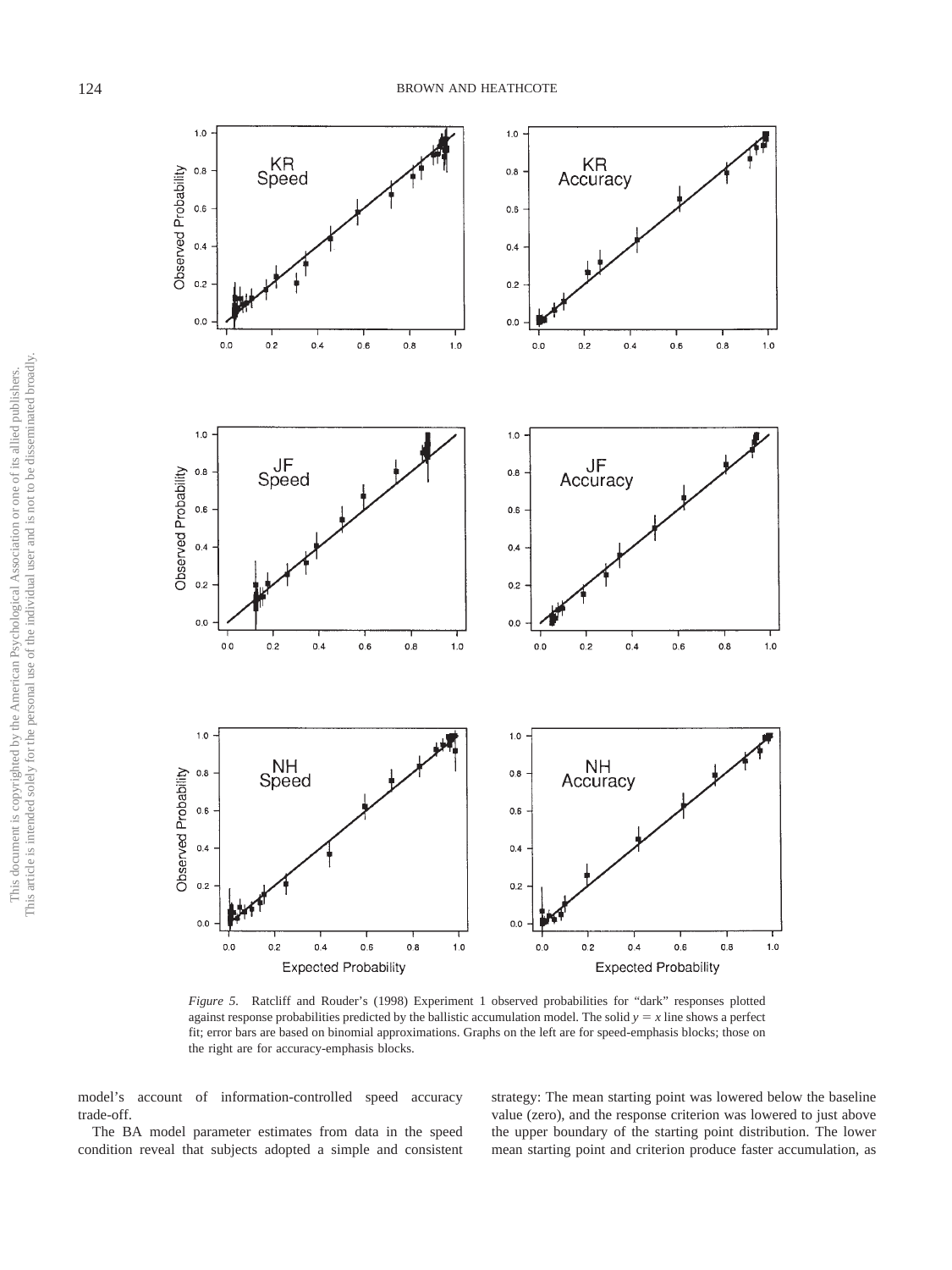

*Figure 6.* Observed histograms and expected densities for Brightness Level 13 from speed-emphasis blocks and Brightness Level 16 for accuracy blocks. Each row represents a different subject's data (top to bottom: K.R., N.H., J.F.). The two left-hand columns represent speed-emphasis data (correct responses on left, errors on right). The two right-hand columns represent accuracy-emphasis data (correct on left, error data on right).

the leakage works to return negative units' activations back to baseline (zero) and a node with negative activation excites other nodes via inhibitory connections.4 By placing the criterion near the upper boundary of starting activation, speed is maximized, but sufficient time is still allowed for the input to overcome start-point differences on most trials. In the accuracy-emphasis condition, the mean starting point was much higher and the criterion was set well above the upper bound of the start-point variability. The placement of the criterion allows substantial time for start-point noise to be overcome by the input, despite the stronger competition engendered by higher activation values.

#### Discussion

We have shown that a ballistic accumulation model is able to account for accuracy in time-controlled tasks and accuracy and RT distribution for both correct and error responses in informationcontrolled tasks. Few ballistic choice RT models have been proposed previously, and none with the same ability to account for data as the BA model. For example, in Luce's (1986) landmark book on RT research, only two ballistic models are discussed (Grice, 1972; McClelland, 1979). Both models use accumulation to a criterion and assume that RT variability is due to trial-to-trial fluctuations in the criterion for Grice's (1972) model and in the input strength for McClelland's. The success of the BA model is

<sup>4</sup> See Roe, Busemeyer, and Townsend (2001) for a similar use of "negative inhibition," used to explain the attraction effect in consumer preference. Note also that we have obtained very good fits (not reported here) using the linear-threshold version of our model, in which units with negative activation do not transmit any effects to other units.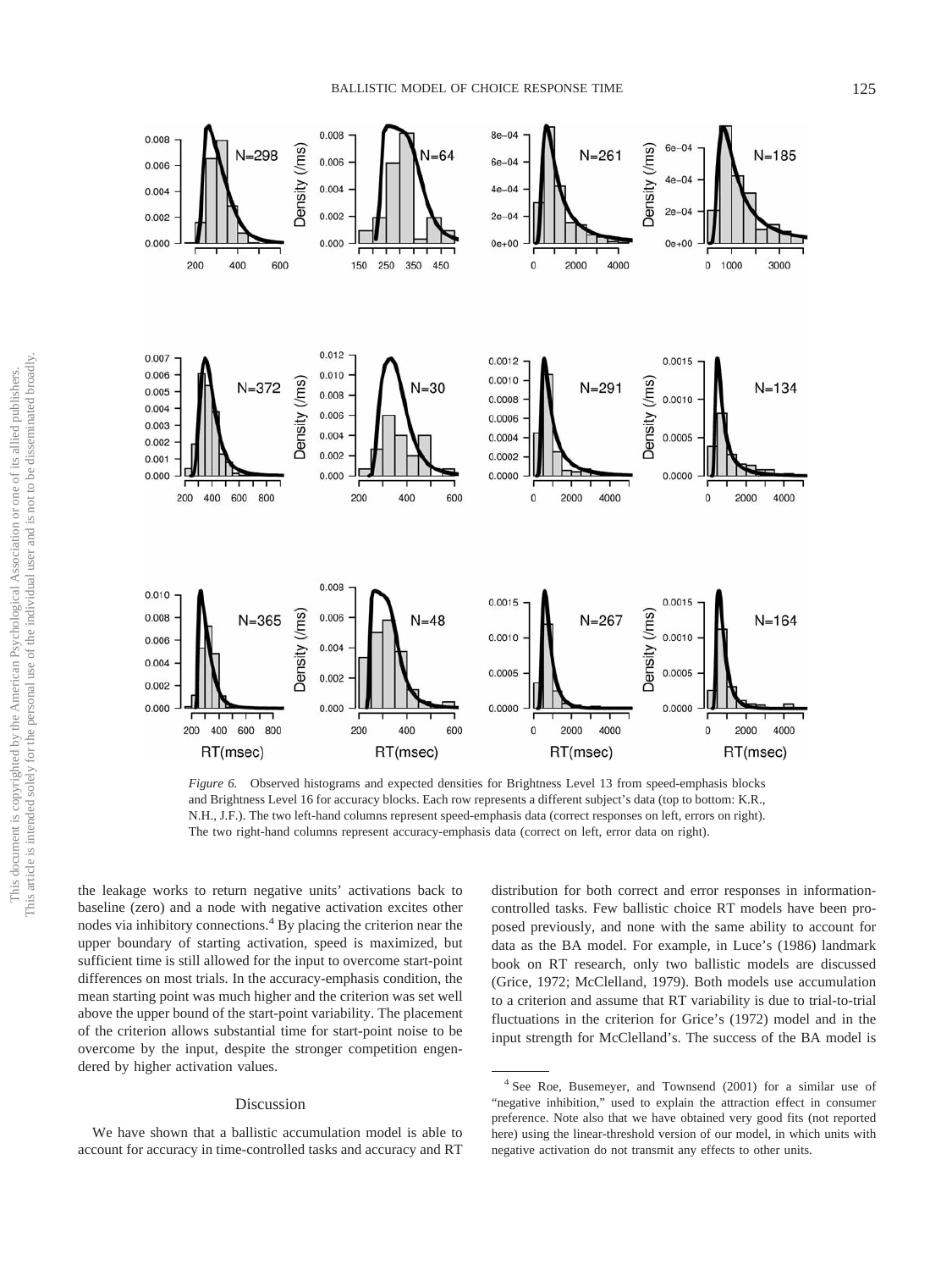due to the inclusion of between-trial variability in input strength and in the starting point of accumulation as well as to the use of a nonlinear accumulation process. As far as we are aware this is the first demonstration that a ballistic accumulation process can provide a general account of choice RT behavior at the same level as the leading stochastic accumulation models (e.g., Busemeyer & Townsend, 1992, 1993; Ratcliff & Rouder, 1998; Usher & Mc-Clelland, 2001).

Our ballistic model incorporates Usher and McClelland's (2001) neurally plausible dynamics, activation-dependent passive leakage, self-excitation, and competition. However, without stochastic accumulation the dynamics differed substantially from Usher and McClelland's, requiring higher levels of competition to fit data. Lateral inhibition means that the BA model displays winner-takesall behavior, with one unit eventually suppressing the other. Winner-takes-all dynamics have been used extensively in deterministic neural network models of a range of cognitive phenomena (e.g., Grossberg, 1980, 1987; McClelland & Rumelhart, 1981; Rumelhart & McClelland, 1982). Our results indicate that such models could be modified to account for choice RT data without the need to incorporate stochastic accumulation, with its attendant computational cost and reduction in analytic tractability.

Massaro (1989) criticized a more recent deterministic competitive neural network model, the TRACE model of speech perception (McClelland & Elman, 1986), because it could not account for the quantitative form of the effect of context on perceptual choice. Typically context information has an additive effect on the linear relationship between input difference and the inverse cumulative normal transform of choice probability  $(\Phi^{-1}(p))$ . McClelland (1991, 1993) showed that either between-trial variability in inputs or within-trial variability in evidence accumulation allowed leaky competitive networks to produce the correct pattern of context effects when context provided a biasing input to the network. Figure 7 shows a plot of  $\Phi^{-1}(p)$  versus input strength (i.e., brightness condition) for three different "biases" in the BA model, with parameters corresponding to the fit for Ratcliff and Rouder's (1998) subject K.R. in the accuracy condition. Context was manipulated through biases operationalized by associating the input values previously estimated for brightness level *i* (1.33) with brightness level  $i-b$ , where  $b$  is a bias value. As required, the BA model produces an approximately linear effect of context.

When competition is high, the BA model is also not subject to Ashby's (1982) criticism of McClelland's (1979) ballistic choice model, that the decision criterion is not exceeded, and so no response is made for an appreciable proportion of trials. With reasonable parameter choices, this is not a problem for the fits of the BA model reported below. For 2 of the 3 subjects, the parameter governing the growth of the difference in activation between



*Figure 7.* Context effects in the ballistic accumulation (BA) model. The inverse cumulative normal transform of choice probability,  $\Phi^{-1}(p)$ , is plotted against input strength (i.e., brightness condition) for three different bias values in the BA model. The parameters used were those estimated from the data of Ratcliff and Rouder's (1998) subject K.R. in the accuracy condition. Expected probabilities are shown over a wide range—from a probability of responding "bright" of only 0.025% up to 99.975%—and are evidently linear, and the effect of context is additive across most of this range.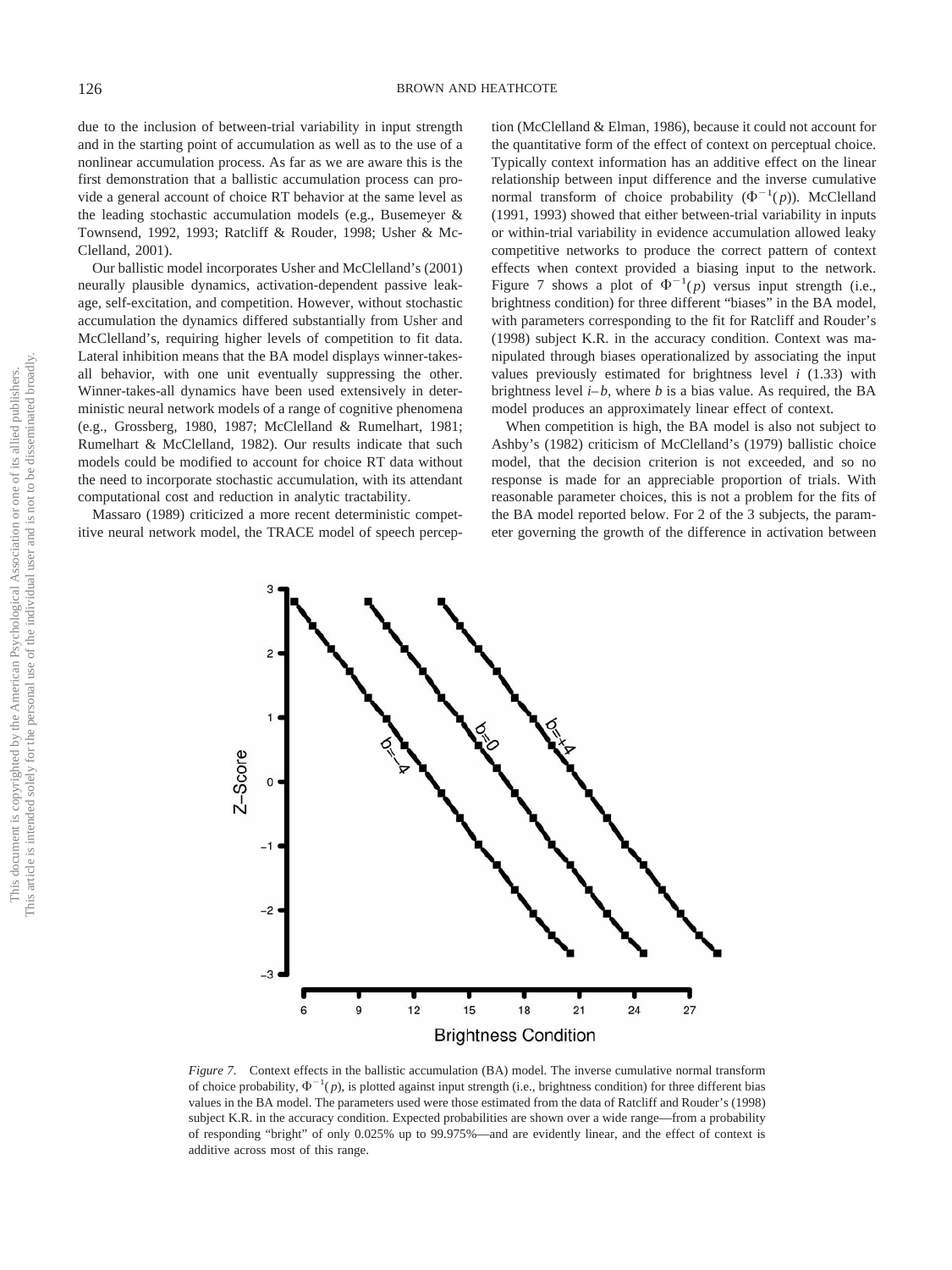the units  $(D)$  is negative, so that even minute input differences are nonlinearly and infinitely amplified, ensuring a decision is made in finite time.<sup>5</sup> For the 3rd subject (N.H.), the estimate of  $D$  is very close to zero (0.0001), so the nonlinear amplification of input differences is, for all practical purposes, unbounded. For example, for the worst-case scenario— equal input strengths—the mean asymptotic activation for subject N.H. is 5.9, far above the maximum decision criterion of 0.8.

Models such as Usher and McClelland's (2001) and our BA model are possibly interpretable as models for neural firing rates. For the BA model, a monotonic transformation would be required to map negative activation levels to below-baseline firing rates (e.g., firing rate could be an exponential function of activation). The stochastic behavior of spike trains in single neurons is often raised as an objection to the neural plausibility of deterministic accumulation models. Luce (1986) put the case directly: "Given what is known physiologically, it is . . . unrealistic to suppose that sensory information is deterministic" (p. 149). This view rests on equating sensory information with the behavior of single neurons, whereas Shadlen and Newsome (1998) suggested that it is represented as rate codes in ensembles, or groups of ensembles, of 50 –100 neurons. Smooth deterministic dynamics may provide an accurate approximation to such ensemble measures or averages across ensembles.<sup>6</sup> It seems at least plausible that the brain, with an apparent abundance of neurons, might make use of redundancy in order to minimize the effects of accumulation noise, thereby maximizing fast and accurate decisions (see Anderson, 1991, for similar arguments in favor of dynamic deterministic RT models).

Ballistic models of averaged neural firing rates with only trialto-trial variability have been proposed (Hanes & Schall, 1996; Reddi & Carpenter, 2000). However, Ratcliff (2001) pointed out that these models have no, or inadequate, mechanisms for producing errors and so are incomplete. Recently, Ratcliff, Cherian, and Segraves (2003) showed that in rhesus monkeys the diffusion model can simultaneously fit two-choice behavioral data and the difference between the averaged firing rates for neurons corresponding to each choice, including a delay in the onset of the difference for slow relative to fast responses. The latter phenomenon requires a stochastic component, as otherwise the linear dynamics of the diffusion model predict that the accumulation of evidence begins at the same time for slow and fast responses.

Unlike the ballistic models criticized by Ratcliff (2001), the BA model can account for errors, and nonlinear accumulation implies that it can in principle account for the delay. Delays in the emergence of a difference occur in the BA model when  $I_1$  $-I_2 \approx Dx_d(0)$  and competition is substantial, as was the case for the fits of the BA model reported here. Clearly, however, simultaneous fits to behavioral and neural data are required to determine whether the BA model can fulfill this promise. As acknowledged by Ratcliff et al. (2003), the diffusion model's account of the neural data is also incomplete, as it models only the difference in firing rates, not the firing rates of neurons representing each choice. Competitive dynamics such as in the BA model or Usher and McClelland's (2001) model provide one way of modeling the average firing rates of neurons representing each choice (see Wang, 2002, for more on the neural plausibility, or otherwise, of the diffusion model).

Throughout this article we have presented a strong position favoring purely ballistic accumulation. Our aim was to demonstrate that, contrary to modeling which has almost exclusively assumed stochastic accumulation, ballistic accumulation with between-trial variability can provide a viable approximation to choice behavior as long as the accumulation process is sufficiently nonlinear. Our fits demonstrate that many of the roles fulfilled by stochastic variability can be also be fulfilled by strong competition. Although a combination of competition and stochastic variability may be required for a full account of the behavioral and neural data, our results indicate that stochastic variability is not required by the existing behavioral data alone.

<sup>5</sup> An exception occurs when the input difference is exactly balanced by an opposite start-point difference, which occurs when  $I_1 - I_2$  $Dx_d(0)$ , where  $x_d(t) = x_1(t) - x_2(t)$ . In this case, the activation difference remains constant, and activations approach  $I_s/2S + x_d(0)/2$ and  $I_s/2S - x_d(0)/2$  for units one and two, respectively. As long as the criterion is less than the larger of the two values, activation will eventually exceed the decision criterion. If the input difference exactly equals zero and the starting points for both units are equal, a choice will not be made because both units cross the criterion at the same time. However, in the continuous case, this event has a probability measure of zero. Even in our finite precision fits the probability of this event was smaller than  $10^{-18}$  (we used 64-bit real values everywhere).

<sup>6</sup> Recent work suggests that weak correlations between the firing rates of adjacent neurons may limit the smoothing effects of averaging, particularly when the signal fluctuates at a high frequency (Mazurek & Shadlen, 2002).

# References

- Anderson, J. A. (1991). Why, having so many neurons, do we have so few thoughts? In W. E. Hockley & S. Lewandowsky (Eds.), *Relating theory and data: Essays on human memory in honor of Bennet B. Murdock.* Hillsdale, NJ: Erlbaum.
- Ashby, F. G. (1982). Deriving exact predictions from the cascade model. *Psychological Review, 89,* 599 – 607.
- Audley, R. J., & Pike, A. R. (1965). Some alternative stochastic models of choice. *British Journal of Mathematical and Statistical Psychology, 18,* 207–225.
- Brown, S. (2002). *Quantitative approaches to skill acquisition in choice RT.* Unpublished doctoral dissertation, University of Newcastle, Australia. Retrieved June 6, 2004, from University of Newcastle, School of Behavioural Sciences Web site: http://www.newcastle.edu.au/school/ behav-sci/ncl/publications.html
- Busemeyer, J. R., & Townsend, J. T. (1992). Fundamental derivations from decision field theory. *Mathematical Social Sciences, 23,* 255–282.
- Busemeyer, J. R., & Townsend, J. T. (1993). Decision field theory: A dynamic-cognitive approach to decision making in an uncertain environment. *Psychological Review, 100,* 432– 459.
- Gard, T. C. (1988). *Introduction to stochastic differential equations.* New York: Marcel Dekker.
- Grice, G. R. (1972). Application of a variable criterion model to auditory reaction time as a function of the type of catch trial. *Perception and Psychophysics, 12,* 103–107.
- Grossberg, S. (1980). How does a brain build a cognitive code? *Psychological Review, 87,* 1–51.
- Grossberg, S. (1987). Competitive learning: From interactive activation to adaptive resonance. *Cognitive Science*, 11, 23-63.
- Hanes, D. P., & Schall, J. D. (1996, October 18). Neural control of voluntary movement initiation. *Science, 274,* 427– 430.
- Heathcote, A. (2003). *BAM! The nonlinear dynamics of choice in a ballistic accumulation model.* Paper presented at the 11th Australian Mathematical Psychology Conference, Sydney, Australia.